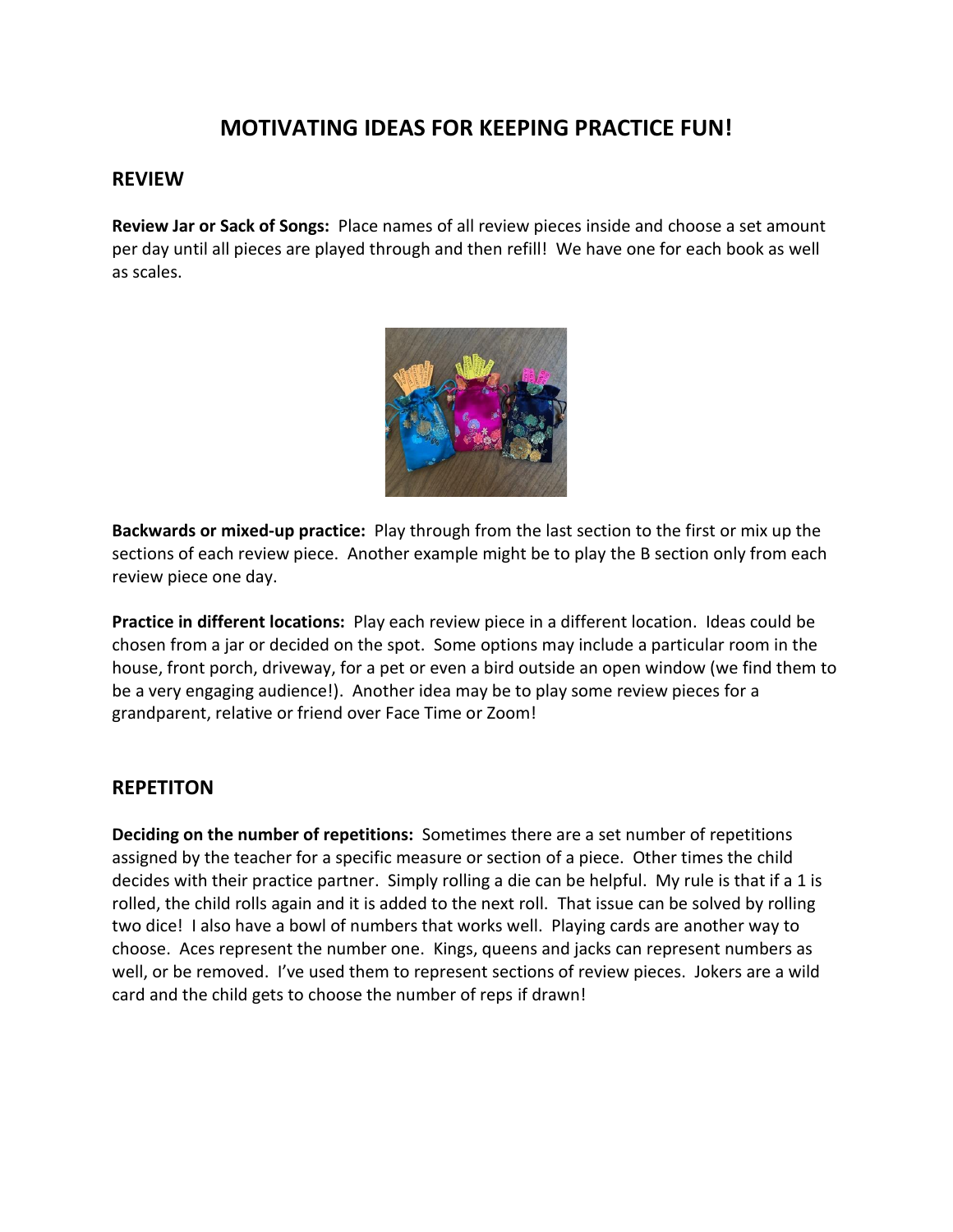

**Keeping track of repetitions:** Actively moving things like numbers, marbles, coins or even M&M's (to be eaten later!) is not only a fun way to keep track of repetitions, but also helps the child become mindful about resetting their position after each repetition. When my daughter Anna was learning the sections of Twinkle as a peanut butter and jelly sandwich, I made a sandwich from felt pieces to use as she practiced. We used our imaginations and continued adding layers (with cold cuts, veggies and condiments) to practice repetitions.



**Other aids to practice repetitions or practice spots:** It is important to create awareness with each repetition so that the child remains engaged and playing does not become robotic. Some other ideas might be to have the child touch their nose, scratch their head, high-five the practice partner, etc. between repetitions. Many children find patience can be challenging when using the "stop and prepare" technique (setting up the correct finger over the correct note) before playing. The challenge may continue in not playing past the practice spot. To help with this issue, we made stop and go signs with pictures printed online, cardboard and popsicle sticks.

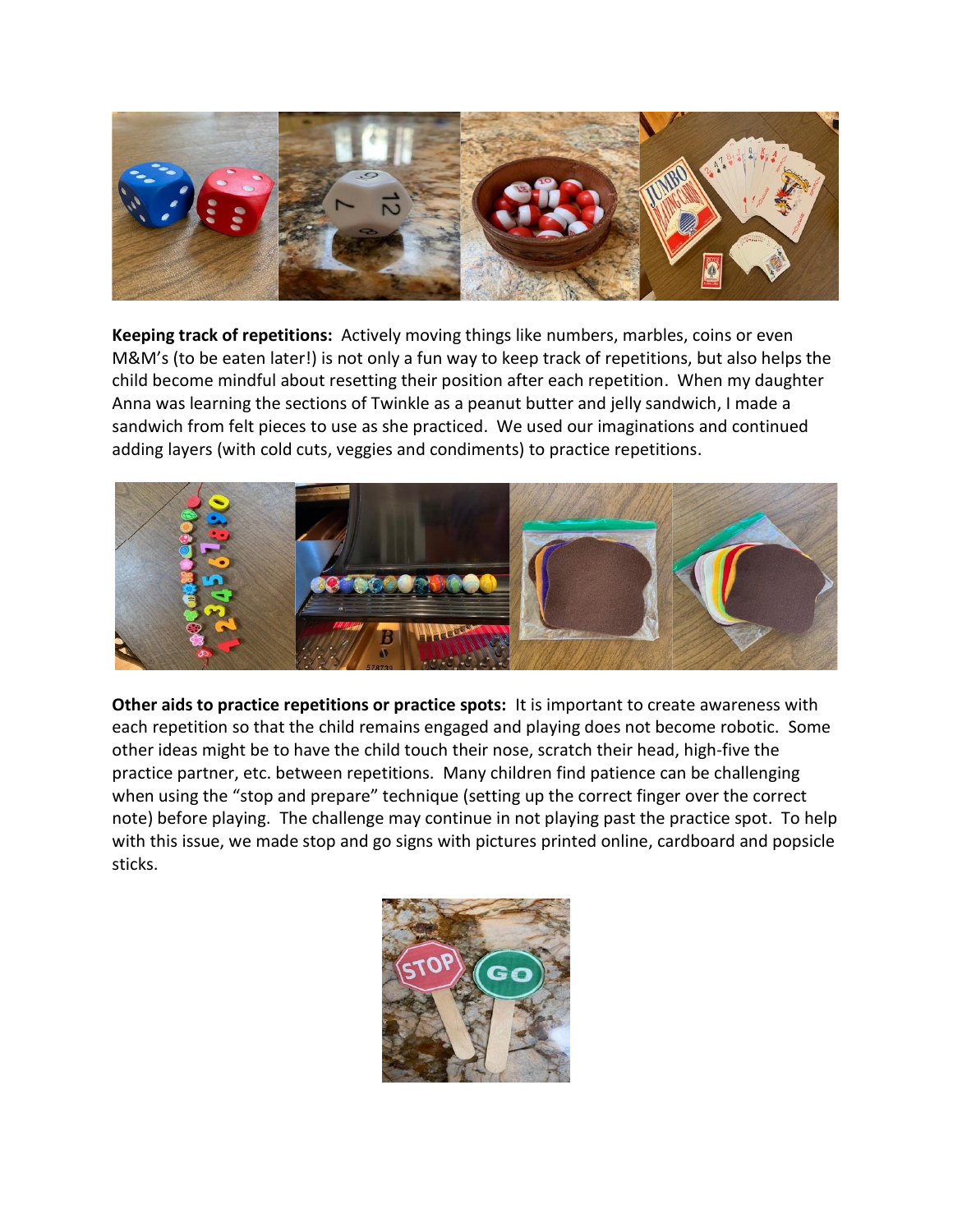#### **Marble Jar:** (Mr. Derek, Deanna Freedman)

We love a marble practice jar at our house. Fill the jar get a prize or treat. Lay out an incentive plan that focuses on things that your kid needs. Here's our working point system, marbles earned per task:

Practice at first ask: +3 Play review pieces (we have preset ones per day): +1 Play extra review pieces in addition to preset ones: +1 Play all repeats without prompting: +1 5x practice chunk: +1 Play new song 2-3x: +1 Play ensemble with siblings: +1 Freak out: -3 Not practicing at first ask: -3



\*Lines on the jar represent levels for different rewards.

# **IDEA FOR OLDER STUDENTS**

(Jennifer Kubinski)

My daughter's voice teacher has started a weekly virtual studio class where kids can showcase their piece. It only lasts for 45 minutes. Provides a great incentive for older students (high school) and is a great motivation tool. The kids provide each other with encouragement and supportive comments. Kids can also choose to just attend as audience members.

# **IDEAS FOR TRACKING PROGRESS** *(See attachments)*

(Mr. Rhodes, Val Clifford)

*Bow hold and posture sheet:* print and hang up as a reminder for students.

*10 different lists for reviewing songs:* have students pick one random card per day. These are the review songs that they can practice for that day as a warmup.